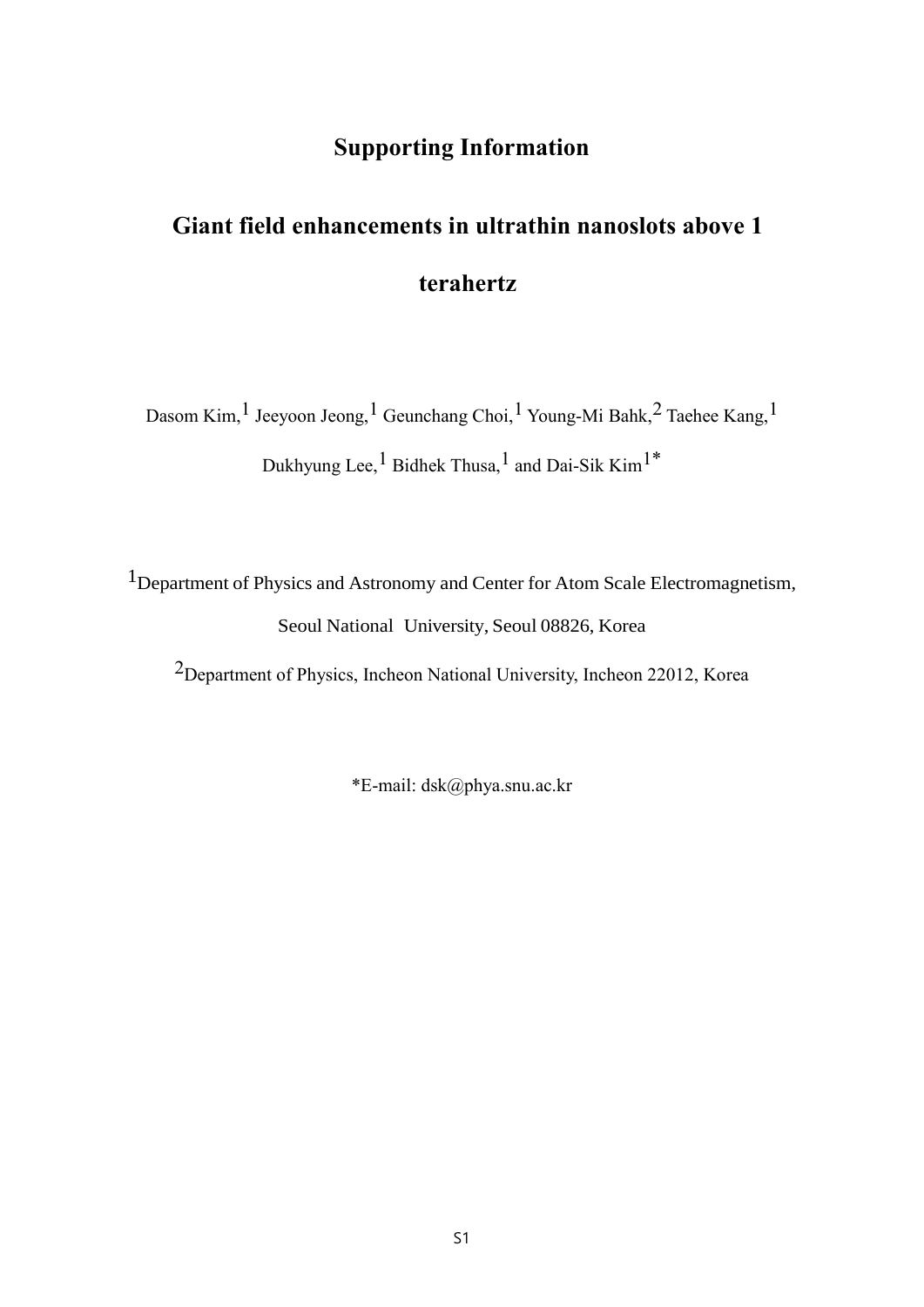## **1. Terahertz time domain spectroscopy**



**Figure S1** Experimental setup for THz-TDS consisting of GaAs emitter, nanoslots, and ZnTe electro-optic detector. A single-cycle terahertz source with maximum field strength of 30 V/cm is generated from photoconductive antenna. A biased semi-insulating GaAs emitter is illuminated by a 80 MHz repetition rate femtosecond Ti:Sapphire laser oscillator.<sup>1</sup> A 1mm thick <110> oriented ZnTe crystal detects transmitted terahertz field by electro-optic sampling.<sup>2, 3</sup> QWP is a quarter-wave plate, and WP is a Wollaston prism.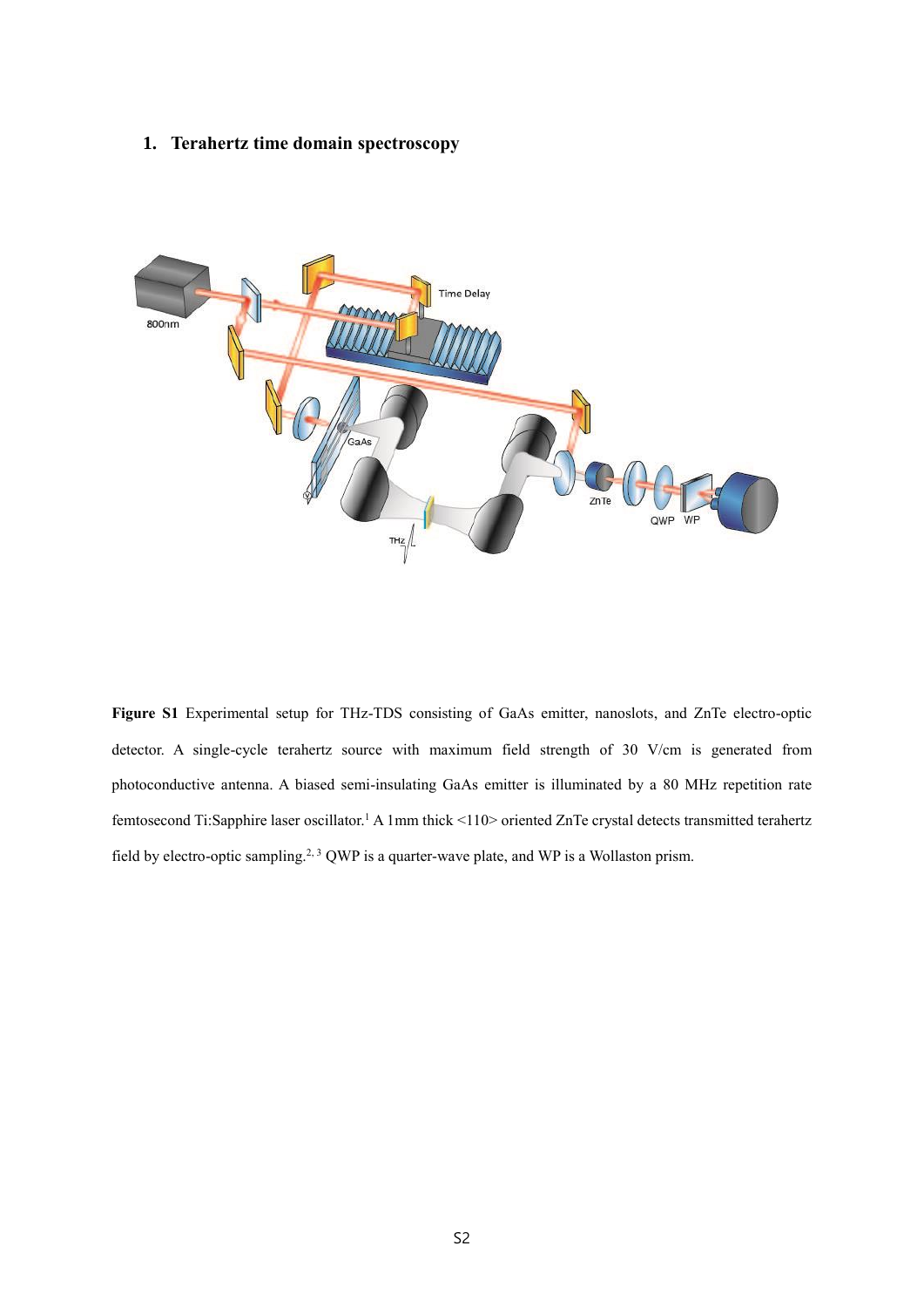#### **2. Near-field map near the nanogap**

Commonly used three-dimensional (3D) modeling of electromagnetic waves such as FEM or FDTD method is very challenging for modeling of terahertz waves through the nanogaps, because of the large mismatch between wavelength and gap width  $(\frac{w}{\lambda} \sim 10^5)$  requiring enormous mesh elements and computational memories.<sup>4</sup> For these reasons, we simulate near-field distribution of terahertz waves in-plain and out-plan, separately.

A coaxial rectangular waveguide has lowest dipole mode as shown in Figure S2 (a). Electric field shows two sinusoidal distributions along the waveguide. <sup>5</sup> This mode is excited when the incident polarization is perpendicular to the slot as depicted in Figure S2 (b) and (c). Simulation results reveal that the rectangular waveguide effectively behaves as two identical rectangular slots. Also, the *E<sup>y</sup>* field is excited in the slot but cancelled out in far-field because it has an antisymmetric field distribution. For these reasons, measured far-field transmissions are only attributed to the  $E<sub>x</sub>$  field.<sup>6</sup>



**Figure S2** Top view of (a) the lowest dipole mode of a coaxial rectangular waveguide, (b) *Ex*, and (c) *Ey.* We simulate by COMSOL perfect electric conductor waveguide for briefly showing the near-field distributions at 1 THz. Rectangular waveguide has a length of 25 μm by 25 μm and a unit cell is 50 μm by 50 μm.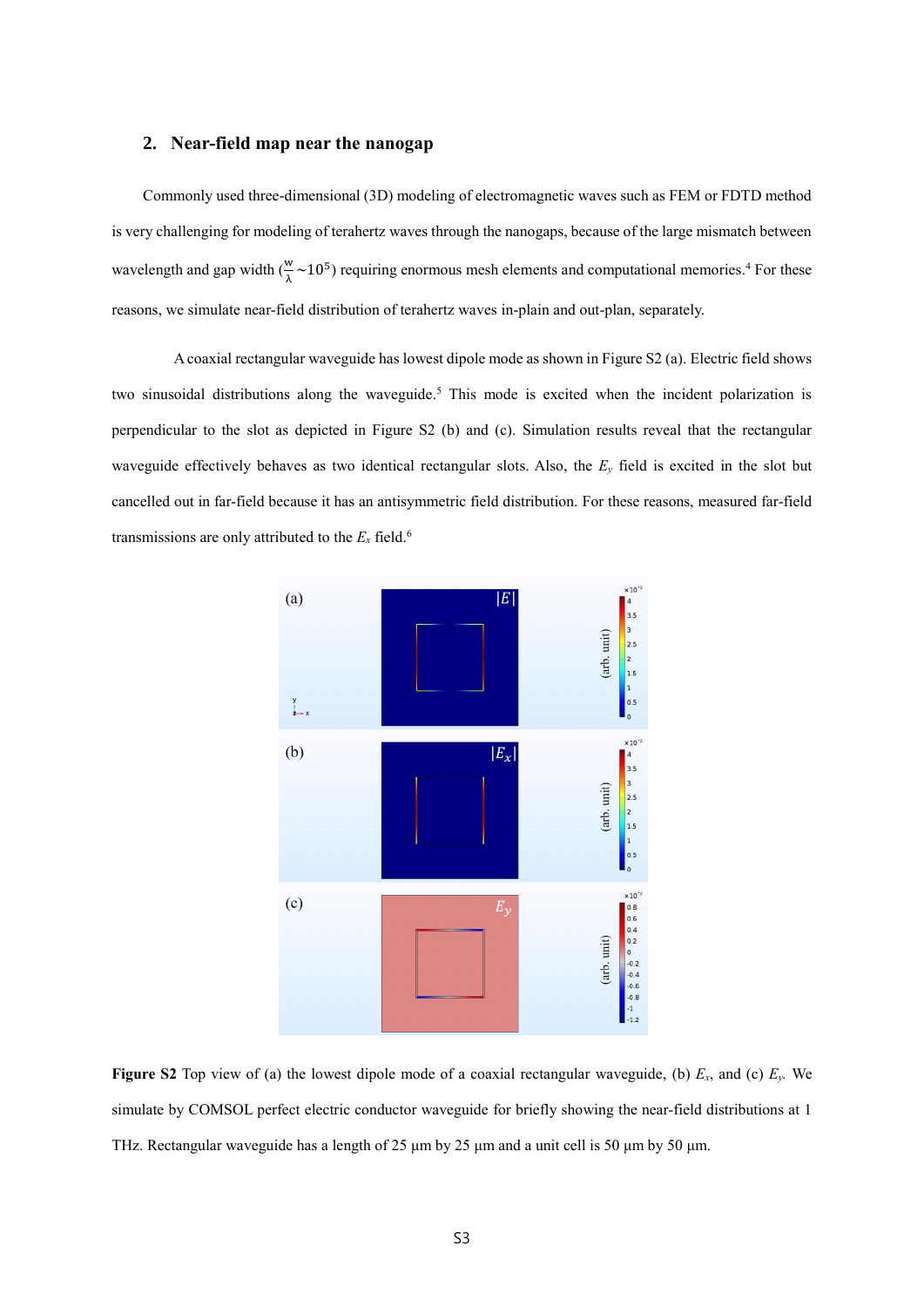To show cross-sectional near-field distribution, we simulate infinitely long slits (Period =  $25 \mu m$ ) with gap width of 2 nm in a 180 and 10 nm-thick gold film. Figure S3 (a) and (b) respectively show the increased enhancement of a 180 and 10 nm thick gold film. They show the increased enhancement as gap thickness decreases. For the absence of resonance properties, they show field enhancement factors of 1400 and 160.



**Figure S3** Cross-sectional view of calculated *E<sup>x</sup>* field enhancement around 2 nm wide silt (a) in a 180 nm thick god film (b) in a 10 nm thick gold film on quartz at the frequency of 1.1 THz. Dielectric constant of gold is obtained from Drude model (plasma frequency of 1.37×10<sup>4</sup> THz, and damping parameter of 40.7 THz). Thickness dependent dielectric constant is used for alumina with refractive index of 1.73. <sup>7</sup> Field enhancements within the slot are normalized by a reference amplitude which propagates through the bare quartz.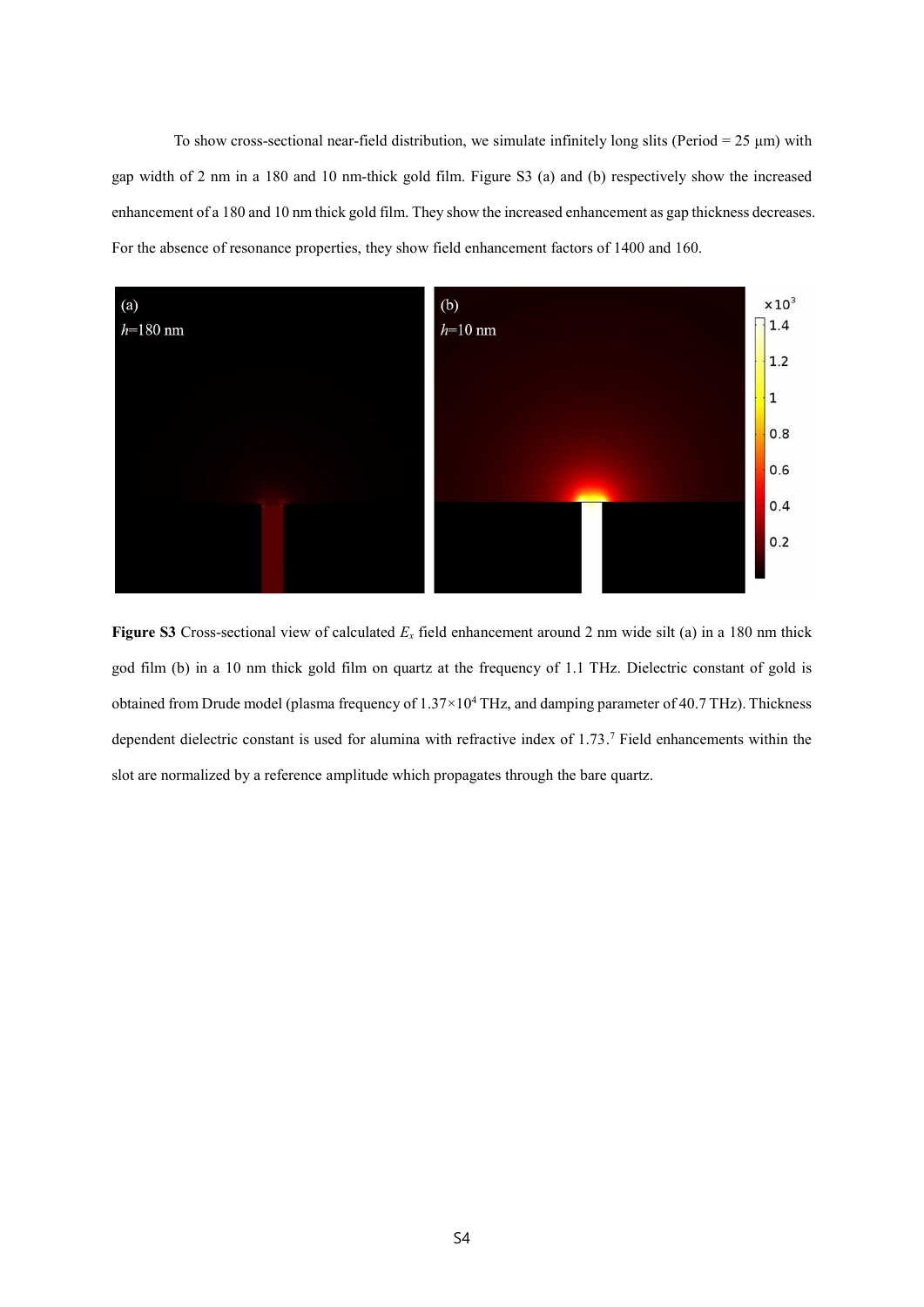#### **3. Estimation of field enhancement using the Kirchhoff integral formalism**

We measure far-field transmissions to estimate near-field enhancement factor using the Kirchhoff integral formalism, rather than directly measuring the near-field at the gap. Details of the calculation are represented by J. S. Kyoung et al.. <sup>8</sup> Calculation geometry is as follows.



**Figure S4** Calculation geometry and electric field around the nanogap.

The Kirchhoff integral formalism is based on the Green's theorem<sup>9</sup> to express a field inside a closed volume *V* in terms of the values of the field and its normal derivative on the boundary surface *S*. Similarly, farfield transmissions which are obtained by our experiments are expressed in terms of integration of near-field at the gap, considering that direct transmission through the metal  $(E_{metal})$  is negligible.

$$
E^{far}_{sample} = \frac{e^{ikR}}{i\lambda R} \int E^{near}_{gap} dA_{gap} \,, \qquad E^{far}_{ref} = \frac{e^{ikR}}{i\lambda R} \int E_0 dA_{aperture} ,
$$

where  $A_{gap}$  and  $A_{aperture}$  are respectively the area of the gap region and the aperture region in the unit cell.  $E_0$  is an electric field amplitude after passing through the substrate. Note that direct transmission through the metal can be addressed by subtracting itself from  $E_{sample}^{far}$ . Considering that  $E_{sample}^{far}$  and  $E_{ref}^{far}$  are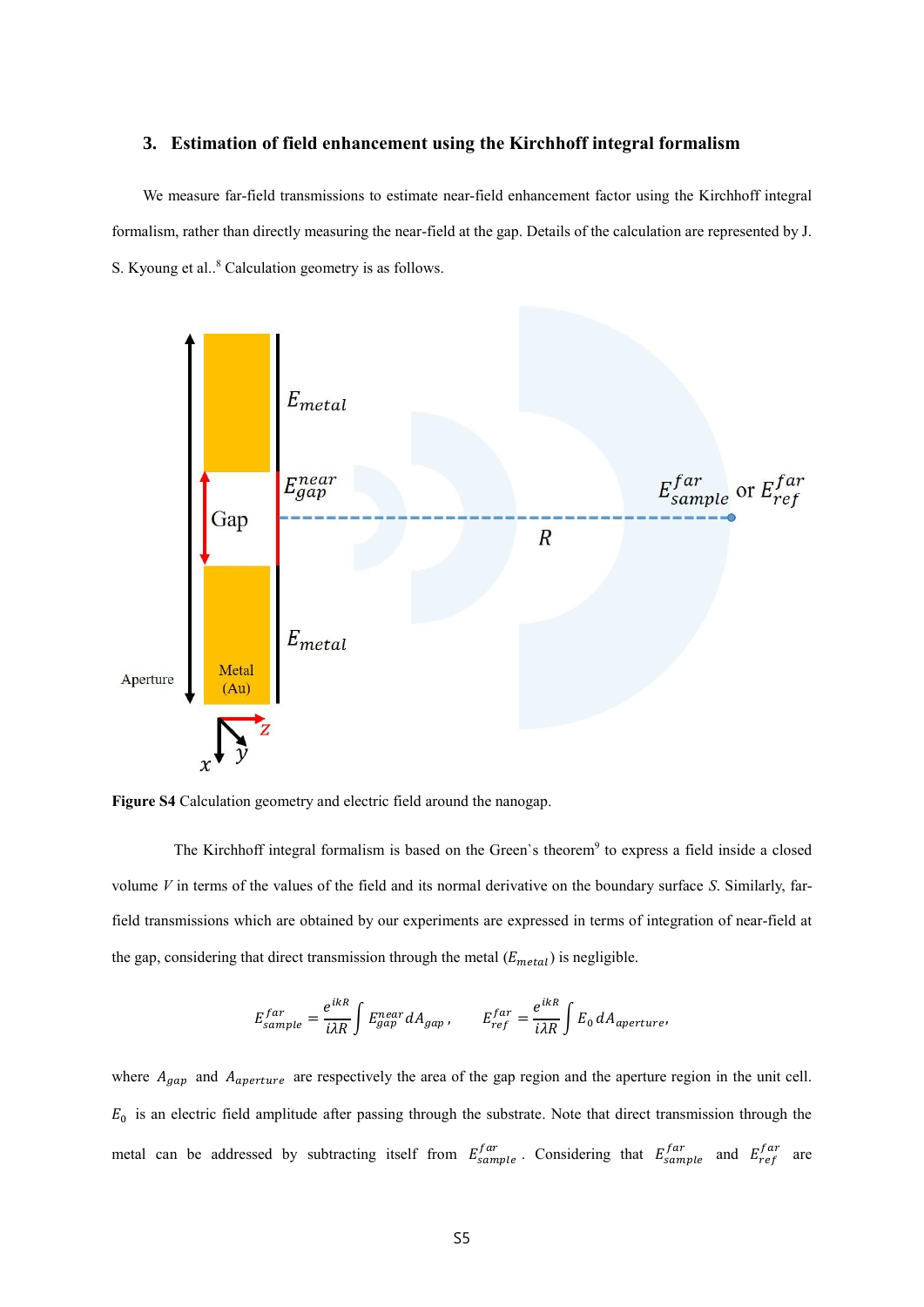experimentally obtained, the near-field enhancement is given by

$$
\frac{E_{gap}^{near}}{E_0} = \frac{E_{sample}^{far}}{E_{ref}^{far}} \frac{A_{aperture}}{A_{gap}}.
$$

Note that near-field enhancement factors present here are average values over the perpendicular-aligned slot to the incident wave. Therefore, a 2 nm wide slots  $(h = 10 \text{ nm})$  has a field enhancement factor of 0.303  $*$  50  $\mu$ m  $*$ 50  $\mu$ m / (2 \* 2 nm \* 25  $\mu$ m) = 7575, where the area of a unit cell is 50  $\mu$ m \*50  $\mu$ m and a unit cell has two nanoslots.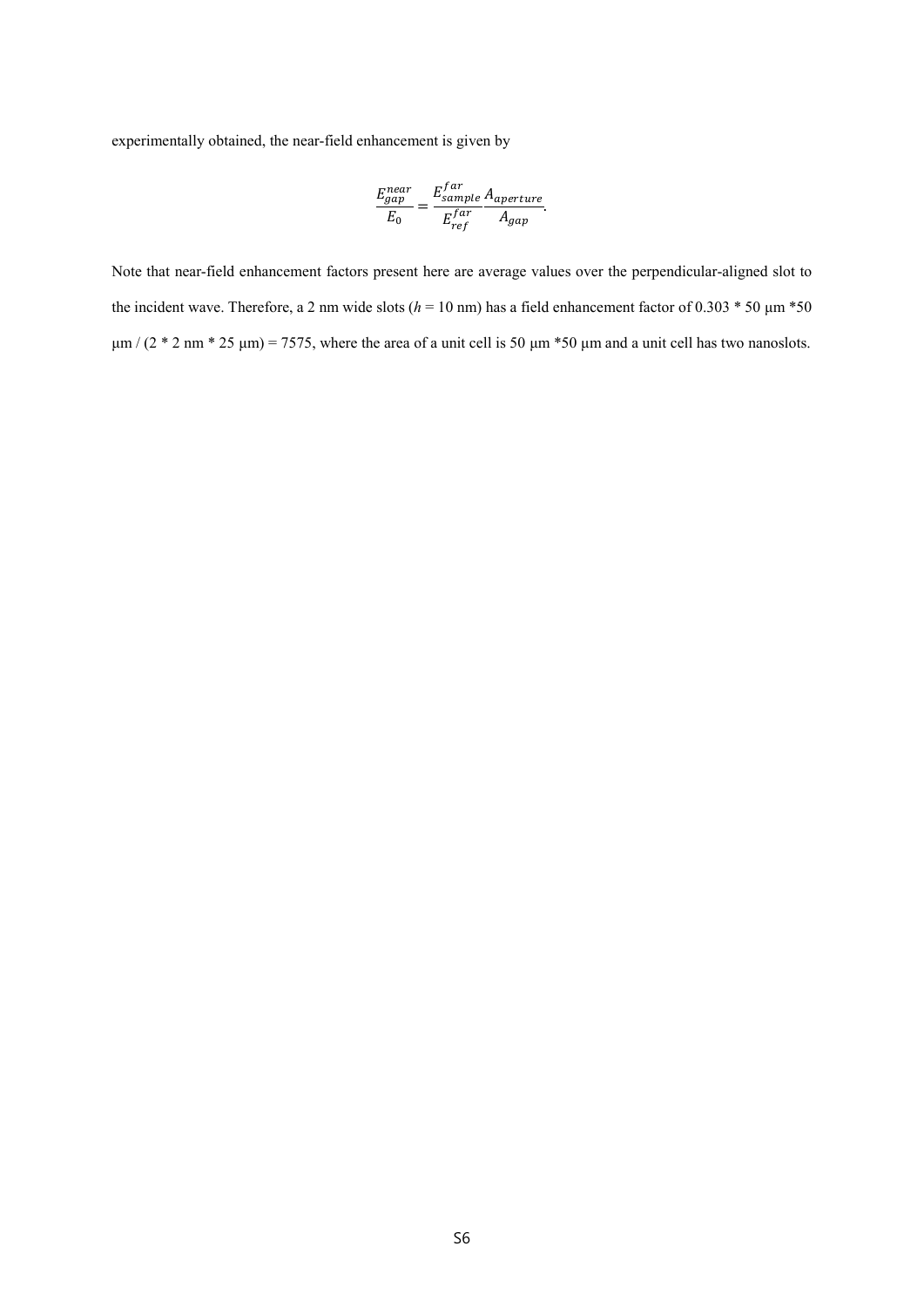#### **4. Effect of tunneling on the field enhancement of the nanoslot**

It is well-known that tunneling phenomena are important where the barrier size is down to nanometer. In order to reveal the quantum effects, we perform a power dependence experiment. In the main text, we estimate the electric field strength inside the nanoslot ( $h = 10$  nm) as 13  $V/\mu m \approx FE(7600) * incident field(20 V/m)$  $cm) * \frac{4n}{\sqrt{m+1}}$  $\frac{4n}{(n+1)^2}$  (n = 2.1). Note that incident filed strength varies as a function of the frequencies as depicted in Figure S5 (a). We perform the experiment where the electric field strength inside the nanoslot as 8  $V/\mu m \approx$  $FE(3000) * incident field(30 V/cm) * \frac{4n}{\sqrt{3}}$  $\frac{4h}{(n+1)^2}$  (n = 2.1). Figure S5 (b) shows time-domain signal with different incident electric field strength and reveals almost the same results. Also, J. Y. Kim et al.<sup>10</sup> and K. J. Savage et al.<sup>11</sup> show that tunneling effect comes into play with the field strength of 1 V/nm in terahertz frequencies and 1 V/ $\AA$  in optical frequencies. For these reasons, we estimate near-field enhancements without considering the quantum effects.



**Figure S5** (a) Fourier transformed amplitude of the reference signal. (b) Transmitted time-domain signals with different incident electric field strength. (c) Field enhancements as a function of the frequencies with different incident electric field strength.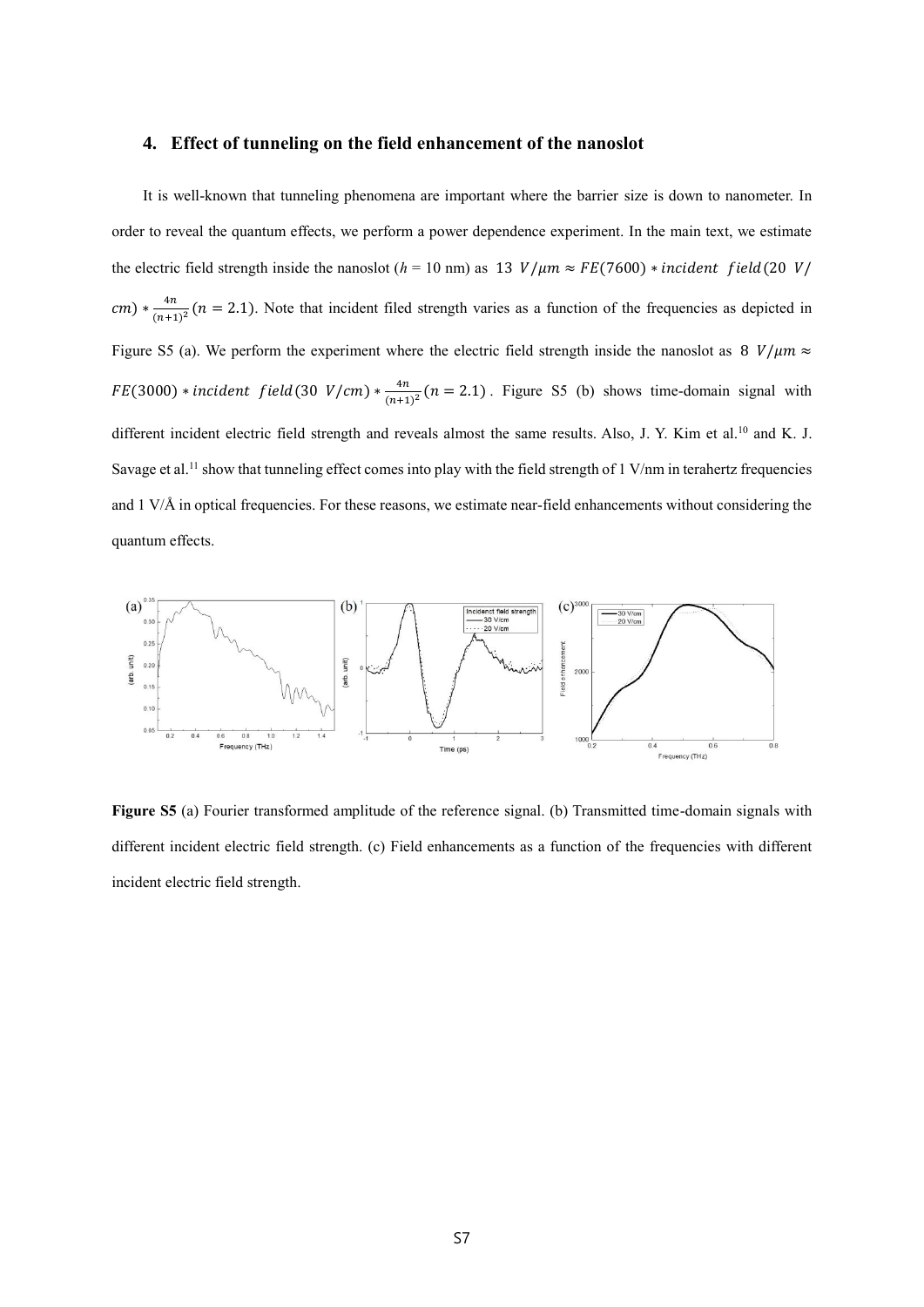# **5. Transmitted amplitude of nanoslots**



**Figure S6** Experimental amplitudes and field enhancements normalized by the reference signal: (a) 5 nm wide slots, (b) 10 nm wide slots.

They show the increased enhancements as the metal thickness decreases. This tendency is identical to the results of 2 nm wide slots in the main text.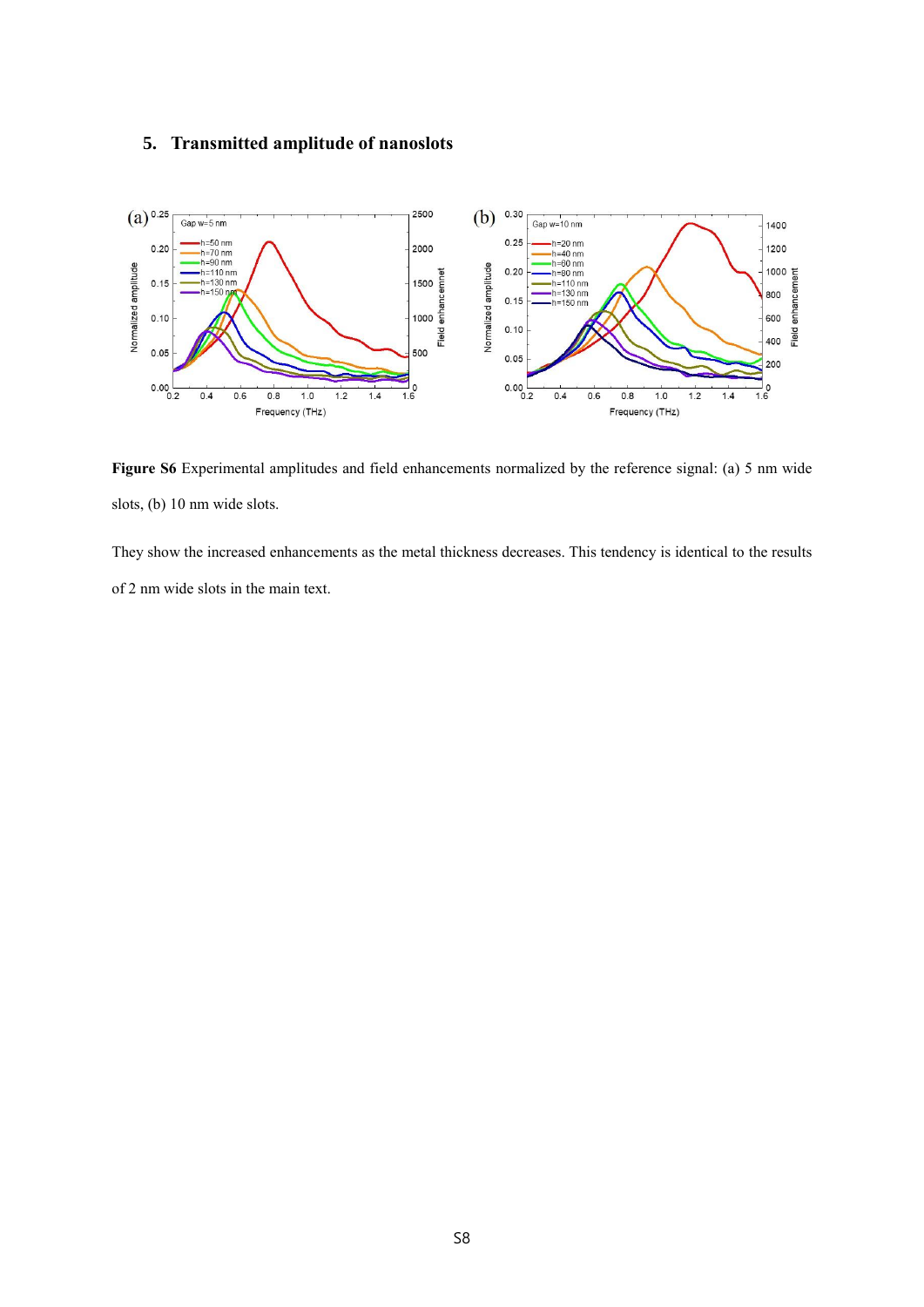#### **6. Calculation of field enhancement using modal expansion**

We apply modal-expansion which assumes that electromagnetic modes inside the gap correspond with the waveguide modes of the gap.<sup>12</sup> This formalism still gives quasiexact results with the fundamental waveguide mode only.<sup>13</sup> Here, we apply the formalism of Garica-Vidal et al<sup>12</sup>. Our calculation combines the formalism of an array of rectangular slots in a real metal<sup>14</sup> and of effective index mode<sup>15</sup> which contains the effect of gap surface plasmon in terahertz regime. The effect of gap surface plasmon is expected to come into play since,  $\left(\frac{n}{\epsilon}\right) \leq \frac{d}{d}$ *w*  $\varepsilon$  $\frac{n}{\lambda} \leq \frac{c_d}{\varepsilon}$ ), in the regime of our interest, where  $\varepsilon_m$  is the dielectric parameter of the metal<sup>16</sup> and  $\varepsilon_d$  is the dielectric constant of the material (Al<sub>2</sub>O<sub>3</sub>) inside the slots.<sup>7</sup> Although the thickness of the metal is thinner than skin-depth (~170 nm for 0.2 THz), direct transmission through the metal film of 10 nm is experimentally less than 3 %. The huge reflection on the front metal surface allows us to apply this formalism to our work. <sup>17</sup> By matching the electromagnetic fields at the interfaces, we obtain modal amplitudes of the electric field. Electric field at the input and output sides of the slots,  $E$  and  $E'$  are calculated by a set of two coupled linear equations:

$$
(G1 - \Sigma)E - GVE' = I0
$$
  

$$
(GIII - \Sigma)E' - GVE = 0.
$$

Note that in the main text, we plot the electric field enhancements averaged over the perpendicular-aligned slot to the incident wave. The spatial maximum field enhancement factor inside the slot is represented as

$$
E' = \frac{G_V I_0}{(G^T - \Sigma)(G^{III} - \Sigma) - G_V^2}
$$
 (at the center of the slot).<sup>5</sup>

The term  $I_0$  represents the external illumination on the slot for normal incidence:

$$
I_0 = \frac{i\sqrt{2}}{1+Z_s} \frac{\frac{2l}{\pi} \sin(\frac{\pi l_2}{2l})}{\frac{l}{2\pi} \sin(\frac{\pi l_2}{l}) + \frac{l_2}{2}},
$$

where  $Z_s = \frac{1}{\sqrt{2\pi}}$  $\int_{\mathcal{E}_m}^s(\omega)$ *Z*  $\frac{1}{\sqrt{\varepsilon(\omega)}}$  is a surface impedance of the metal and l is half length of the rectangular ring,  $l = l_x + l_y$ .

The terms  $\Sigma$  and  $G_V$  are applied as presented in the previous work.<sup>14</sup> Electromagnetic coupling between the slots is controlled by the terms  $G^I$  and  $G^{III}$ ,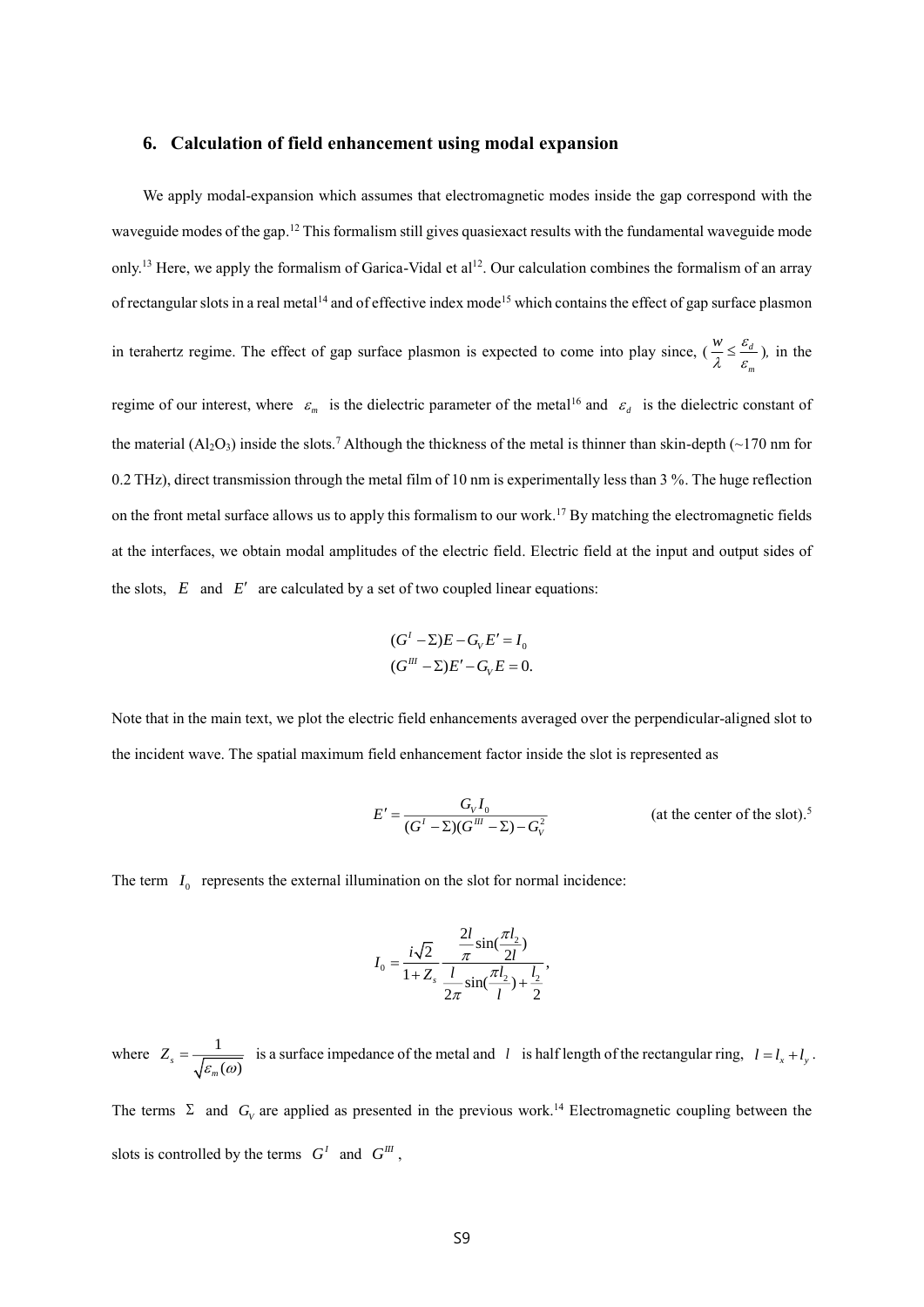$$
G^{I,III} = \sum_{m=-\infty}^{\infty} \sum_{n=-\infty}^{\infty} \frac{iwl}{d_x d_y} \frac{\varepsilon_{I,III} k_0 (k_0 + Z_s k_{Iz,IIIz}) - k_n^2}{(k_{Iz,IIIz} + Z_s k_0)(k_0 + Z_z k_{Iz,IIIz})} \text{sinc}^2(\frac{wk_m}{2}) [\text{sinc}(\frac{lk_n + \pi}{2}) + \text{sinc}(\frac{lk_n - \pi}{2})]^2,
$$

with 
$$
k_{t_z,m_z} = \sqrt{\varepsilon_{t,m}k_0^2 - k_m^2 - k_n^2}
$$
,  $k_m = \frac{2\pi m}{d_x}$ ,  $k_n = \frac{2\pi n}{d_y}$ ,  $k_0 = \frac{2\pi}{\lambda}$  (*m* and *n* are integer,  $\varepsilon_{t,m}$  is the

dielectric constants of the substrate and air, respectively). The admittance  $Y_{TE}$  and propagation constant of fundamental TE mode inside the slot  $q_z$  are replaced with the following expressions to consider the gap surface plasmon:

$$
Y_{TE} = \frac{q_z}{k_0(1 + \frac{k_1^2}{\varepsilon_d k_0^2})}, \quad q_z = \sqrt{\varepsilon_d k_0^2 + k_1^2 - (\frac{\pi}{l})^2}
$$

where,  $k_1$  is the magnitude of the wave vector of the gap surface plasmon whose amplitude is given by<sup>15</sup>

$$
k_1^2 = -\frac{1 + \sqrt{1 - 4k_0^2(\varepsilon_m - \varepsilon_d)(\frac{w\varepsilon_m}{2\varepsilon_d})^2}}{(\frac{\varepsilon_m}{\varepsilon_d})^2}
$$
 giving an effective index of the gap  $\tilde{n}_{2,eff} = n_{2,eff} + i\kappa_{2,eff} =$ 

 $\left| \varepsilon_d + \frac{k_1^2}{\nu^2} \right|$  $\frac{n_1}{k_0^2}$ . We now focus on the *h* dependence of the resonant field enhancement. *E'* becomes at resonance

 $\frac{r_{res}}{Im(G^I+G^{III}+Y_{TE}q_zh)}$  $E'_{res} \approx \frac{I_{_0}}{\text{Im}(G^I+G^{III}+Y_{\tau F} q_{_\tau} h_{\tau})}$  $\frac{a'}{s} \approx \frac{a_0}{\text{Im}(G^T + G^T + Y_{rr}a)}$  after using resonance condition presented in the next section. In case of w=150 nm

 $(k_1 = 0)$ , the last term in the denominator,  $k_0^2 + k_1^2 - (\frac{\pi}{2})^2$  $\frac{k_1^2}{12}$ 0  $\left( \frac{\cdot \cdot }{\cdot }\right)$  $(1 + \frac{1}{2})$ *d TE z d*  $Y_{TE}q_zh = \frac{\varepsilon_d k_0^2 + k_1^2 - \left(\frac{\mu}{l}\right)^2}{k_0(1 + \frac{k_1^2}{\varepsilon \cdot k_0^2})}h$  $\varepsilon_{1}k_{0}^{2}+k_{1}^{2}-({\pi}$ ε  $+ k^ -$ =  $^{+}$ , becomes an imaginary part of *zero* and

also  $\kappa_{2.eff} = \text{Im} \left( \int \epsilon_d + \frac{k_1^2}{k_2^2} \right)$  $\left(\frac{k_1}{k_0^2}\right)$  = 0. Therefore,  $E'_{res} \approx \frac{I_0}{\text{Im}(G' + G'')}$  $E'_{res} \approx \frac{I_0}{\text{Im}(G^I + G^I)}$  $\int_{res}$   $\approx \frac{r_0}{\text{Im}(G^T + G^W)}$ , resonant field enhancement is almost

identical for the small change of the propagation length with respect to the wavelength.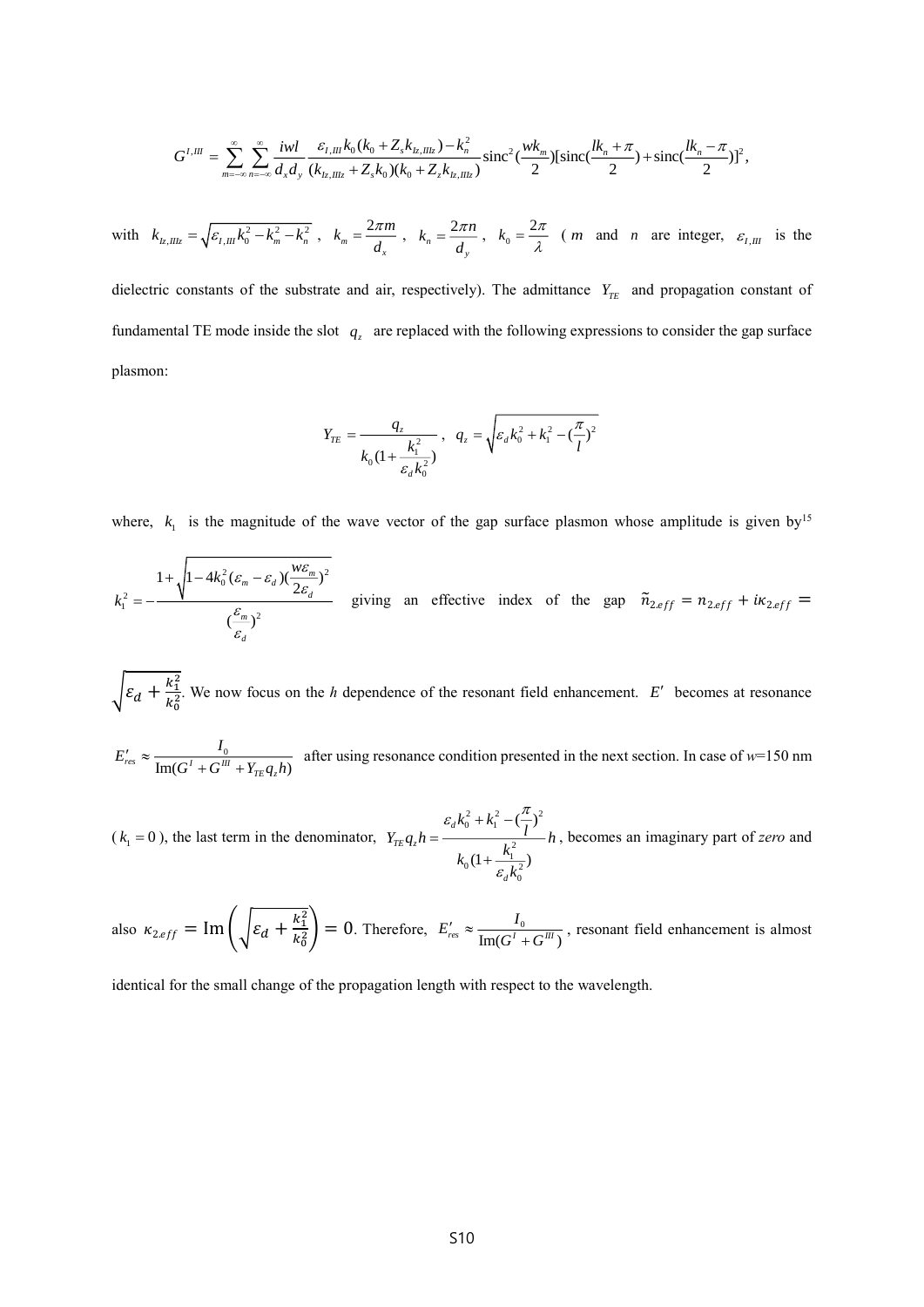## **7. The comparative phase change compared with the reference pulse**



**Figure S7** Experimental results of the phase change of (a) 2 nm wide slots and (b) 150 nm wide slots in radians.



**Figure S8** Corresponding theoretical calculations of the phase change of (a) 2 nm wide slots and (b) 150 nm wide slots in radians.

The resonance behavior occurs when the phase change is around the zero, in other words  $\text{Im}(E') = 0$ . Because  $I_0$  is almost pure imaginary, the real part of the rest of the expression becomes zero. The characteristic equation is given by:

$$
Re(G1 + GIII) \approx Re(YTE qz h).
$$

For our case where the gap surface plasmon is dominant, after some algebra assuming  $h \ll \lambda$ ,  $\int_{\mathcal{E}_m} \sim 500(1+i)$ , we obtain the following resonance frequency expression:

$$
f_{res} \approx \frac{c_0/2l}{\sqrt{\varepsilon_a + \frac{\varepsilon_d h}{3w}}}.
$$